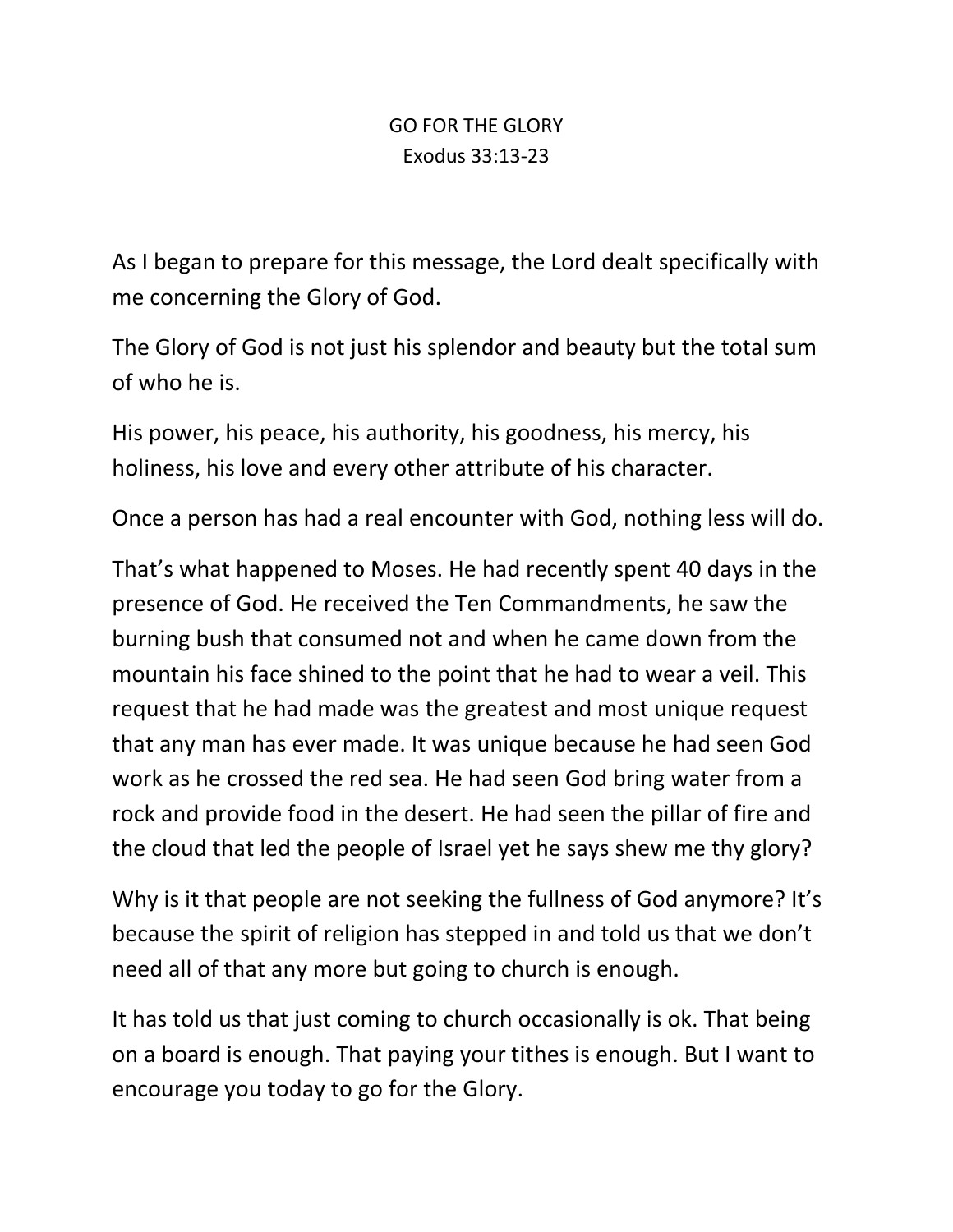Don't be satisfied with a Sunday morning touch. Don't be satisfied with just having your name on the church roll……go for the Glory.

Is there anybody that wants more of God? Is there anybody who wants to fulfill you purpose and destiny? Go for the Glory.

When you make up your mind to go for the Glory, know that the enemy will try to distract you and do all he can to hinder you from pursuing Christ in a greater way.

You have to have a real hunger for God to experience his glory.

Blessed is he that hungers and thirsts after righteousness for he shall be filled.

(People are hungry for everything else but God).

When you have lost your passion for God, you become lukewarm and no longer seek his glory. How do you get the mindset again to crave God like Moses did?

Revelation 2:5 gives us the answer.

God sent a word to the church at Ephesus concerning the fact that although they were working and going through the motions, they had lost their first love and passion for him. He said, "*remember therefore from whence thou art fallen, and repent and do the first works: or else I will come unto thee quickly and will remove thy candlestick out of his place, except thou repent."* (Revelation 2:5)